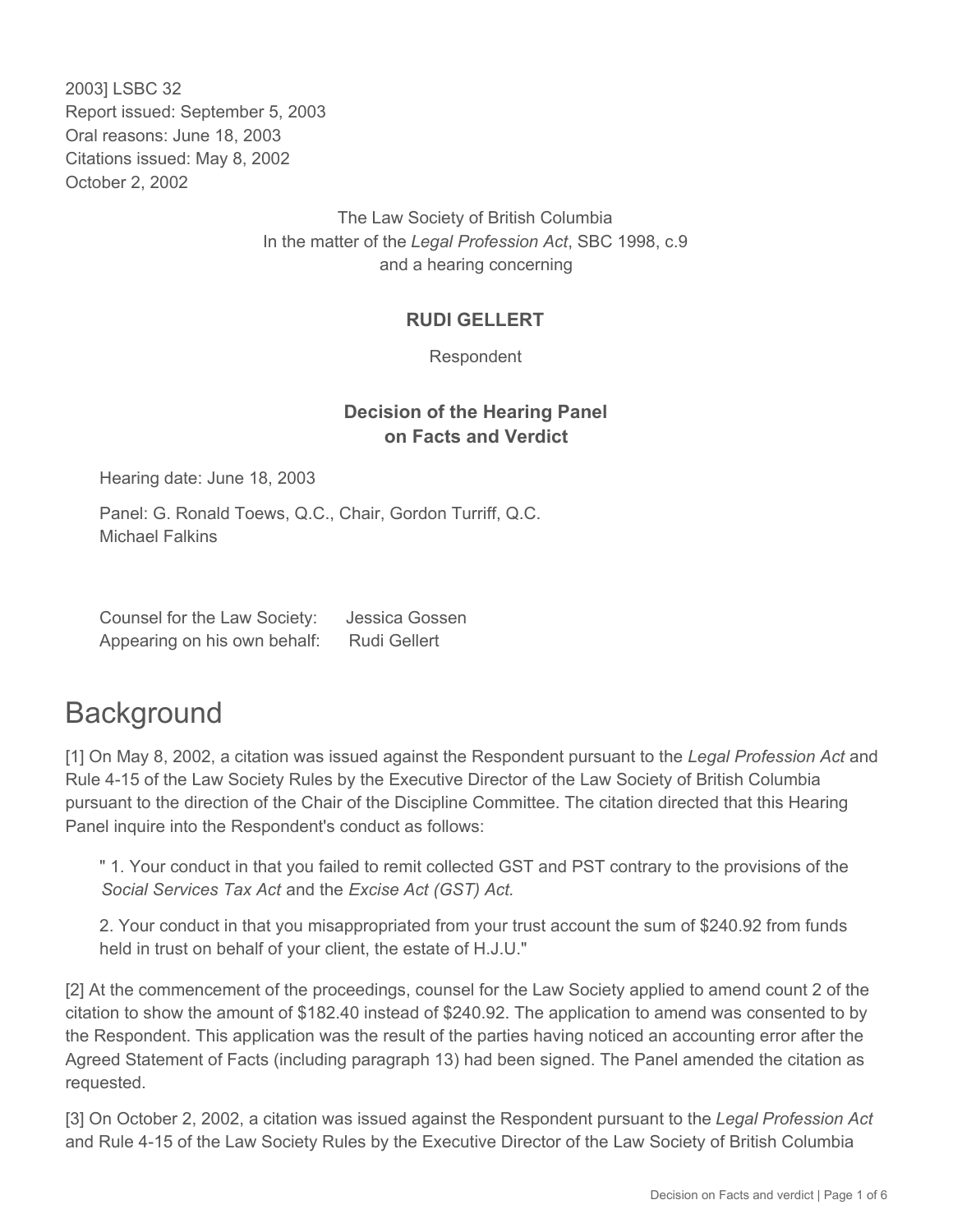pursuant to the direction of the Chair of the Discipline Committee. The citation directed that this Hearing Panel inquire into the Respondent's conduct as follows:

" 1. You failed to serve your client, Mr. R, an Alberta lawyer, who retained you to act as his agent in a matter in British Columbia, in a conscientious, diligent and efficient manner so as to provide a quality of service at least equal to that which would be expected of a competent lawyer contrary to Chapter 3, Ruling 3 of the *Professional Conduct Handbook*.

2. You failed to respond to the written requests of the Law Society for a response to the complaint of Mr. R., contrary to Chapter 13, Ruling 3 of the *Professional Conduct Handbook*."

[4] At the commencement of the Hearing the Respondent admitted that the requirements of Rule 4-30 respecting issuance and service of the citation had been met. The citations were marked at Exhibits 1 and 3 in these proceedings.

[5] Counsel for the Law Society submitted an Agreed Statement of Facts with respect to each of the citations.

[6] The Agreed Statement of Facts regarding the citation dealing with the GST and PST remittances and the misappropriation is set out below.

1. Rudi Gellert was called to the Bar in the Province of British Columbia on May 19, 1995.

2. Mr. Gellert practiced as a sole practitioner from May 1995 to May 1998. From June 1998 to present he practices as a partner with the firm Gellert & Associates.

3. On March 29, 2001, an audit was ordered to examine the books, records, and accounts of Mr. Gellert's practice pursuant to Rule 3-79 of the *Law Society Rules*.

4. Don Terrillon, of the Law Society Audit and Investigations Department, conducted the audit on April 4, 2001 and tendered his report dated July 12, 2001.

5. The audit revealed that Mr. Gellert's Goods and Services Tax (" GST" ) and Social Service Tax (" PST" ) remittances were not current.

6. As at December 31, 2000, Mr. Gellert owed a \$26,189.63 for PST and \$20,197.15 in GST remittances.

7. On July 27, 2001, Margaret Currie, Staff Lawyer of the Professional Conduct Department, wrote to Mr. Gellert requesting an explanation.

8. On September 21, 2001, Mr. Gellert responded by letter to the Law Society stating:

" The matter of the GST and PST remittances are being addressed. For personal reasons I will not discuss those items at this time. We will however provide you with further information on this matter in the near future."

9. On September 27, 2001, Ms. Currie wrote to Mr. Gellert requesting a further explanation to the GST and PST remittances. The Law Society did not receive a response to that letter.

10. On February 11, 2002, Mr. Terrillon attended at Mr. Gellert's offices and determined that the outstanding combined amount of PST and GST owing had increased to \$79,235.36. Mr. Gellert's general bank account for the same period of time showed a balance of \$11,135.84, leaving a shortfall of over \$68,000.00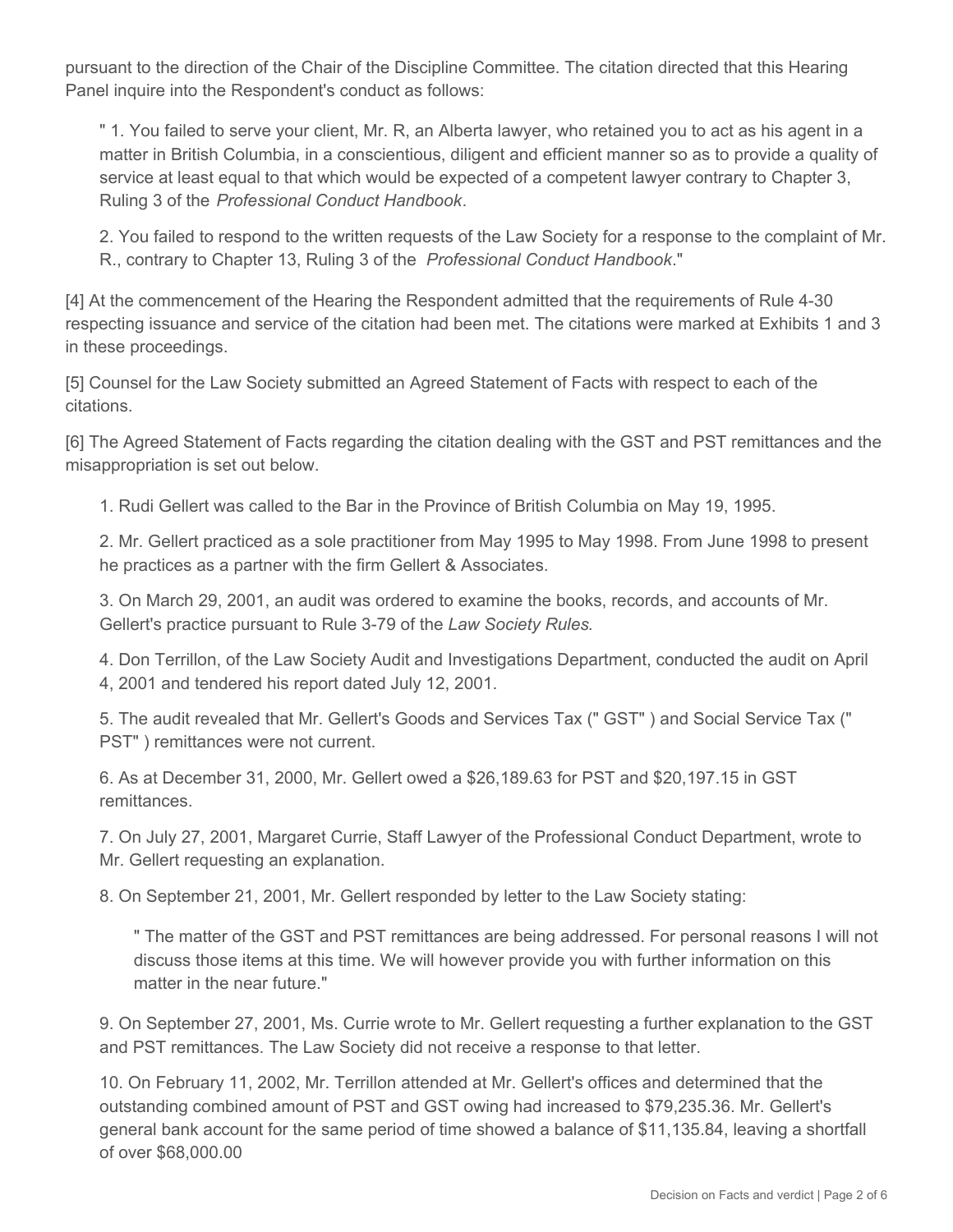11. Mr. Gellert acknowledges that his failure to remit PST and GST monies he collected in the course of his practice constitutes professional misconduct.

12. During the audit, Mr. Terrillon located a memorandum concerning the U. Estate dated December 20, 2000. In the memorandum, Mr. Gellert instructed his support staff member " Shobha" as follows:

" Finally on this file, I need you to do a Statement of Account. The total amount of the account will be \$496.97. Fees will be \$0.00. All of these things will be disbursements. Find out whatever disbursements you can find, that were incurred, like agent's fees, etc. We have three certified copies of the Grant of Probate and each one of them is \$31.00. After that you will have to courier charges and photocopies and stuff like that. Be creative. Get rid of all the money."

13. Mr. Gellert billed the U. Estate the amount of \$496.97, but invoices showing disbursements made on the file could support only \$256.05 of this amount.

14. Mr. Terrillon sought Mr. Gellert's explanation with respect to the instructions he gave his staff. His response is dated May 1, 2001.

15. Mr. Gellert acknowledges that his conduct in billing the U. Estate for disbursements not actually expended or supported by invoices is misappropriation and that it constitutes professional misconduct.

[7] The Agreed Statement of Facts dealing with the complaint of Mr. Reid is set out as follows:

1. Rudi Gellert was called to the Bar in the Province of British Columbia on May 19, 1995.

2. Mr. Gellert practiced as a sole practitioner from May 1995 to May 1998. From June 1998 to present he practices as a partner with the firm Gellert & Associates.

3. In January 1999, Gregory Reid, an Alberta lawyer, retained Mr. Gellert as agent in British Columbia on a debtor-creditor matter initially to do searches in British Columbia, and ultimately to sue upon an Alberta Judgment in British Columbia and to enforce the B.C. judgment.

4. Mr. Gellert's associate, Mr. Chodha, initially handled the matter for Mr. Reid.

5. On January 28, 1999, Mr. Reid forwarded to Mr. Chodha the necessary court documents and relevant correspondence, and confirmed his instructions that Mr. Chodha was to sue and obtain judgment in British Columbia and, thereafter, to enforce the judgment.

6. After hearing nothing from Mr. Chodha, Mr. Reid wrote three letters to him dated March 9, March 23 and April 13, 1999, requesting a progress report on the matter

7. Mr. Reid then contacted Mr. Gellert, as he had not heard from Mr. Chodha, and asked that he look into the matter and get back to him.

8. On June 11, 1999, Mr. Chodha called Mr. Reid and advised he had some questions but would call back later that day to discuss them. Mr. Reid did not hear further from Mr. Chodha.

9. On June 28, 1999, Mr. Reid wrote to Mr. Chodha (with a copy to Mr. Gellert) confirming he had not heard back from him nor had he provided a progress report as Mr. Reid had requested several times. Again Mr. Reid requested a progress report immediately or the return of the file.

10. On July 14, 1999, Mr. Chodha responded by letter, apologizing for not having responded to Mr. Reid's several requests for a written report, and advising the actions had been commenced and the judgment had been registered against two properties.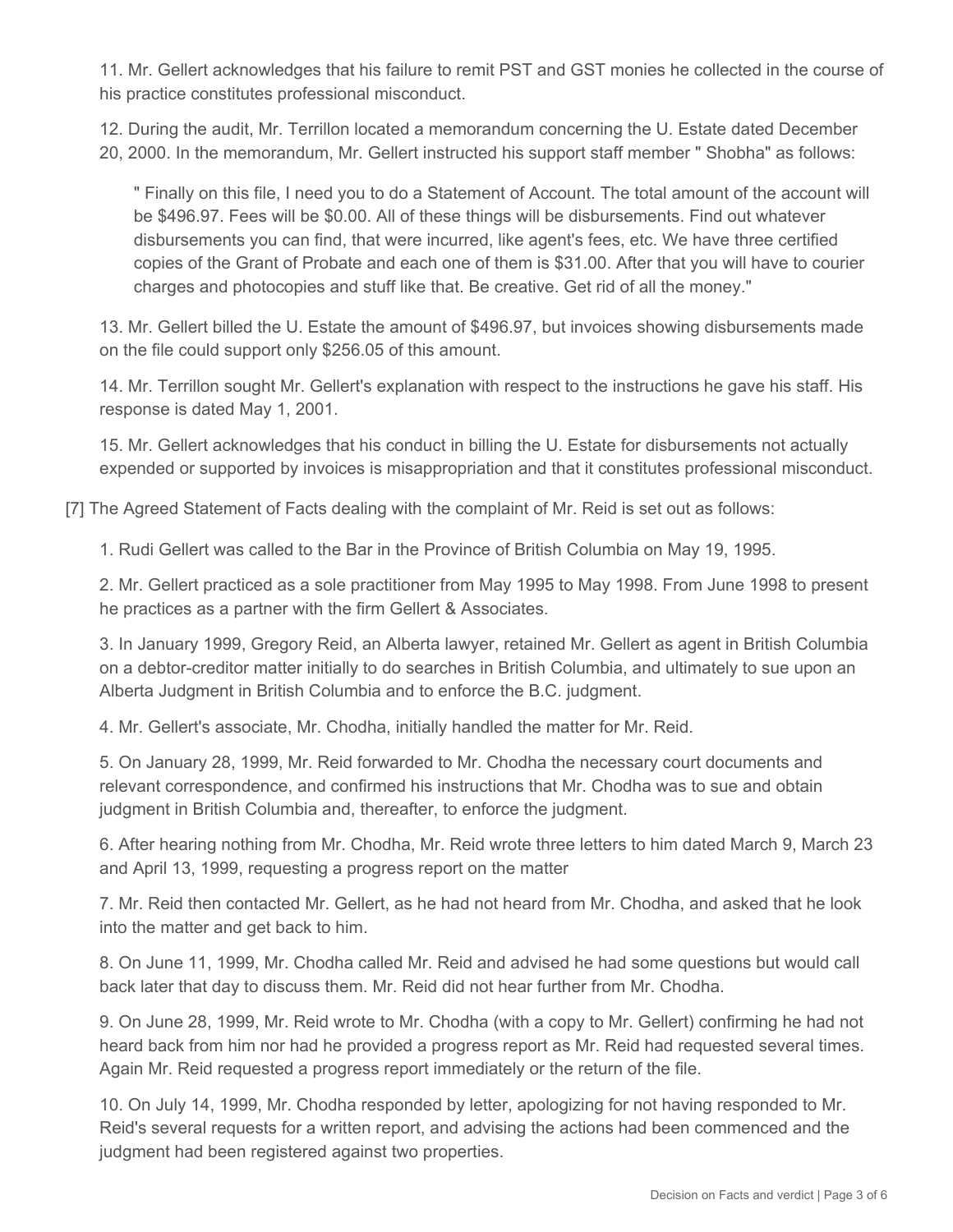11. On July 14, 1999, Mr. Reid spoke with Mr. Chodha and instructed him to proceed with summary judgment.

12. On September 3, 1999, Mr. Chodha sent an Affidavit to Mr. Reid for his client to swear. On September 9, 1999, Mr. Reid returned the Affidavit to Mr. Chodha with several proposed changes and further documents to attach.

13. On December 17, 1999, Mr. Reid, after receiving no response from Mr. Chodha, wrote to Mr. Gellert requesting a response to his letter of September 9, 1999 and asked when he might receive the revised Affidavit to apply for Summary Judgment.

14. On January 5, 2000, Mr. Reid wrote to Mr. Gellert requesting a response to his last letter.

15. On February 8, 2000, during a telephone conversation, Mr. Gellert advised Mr. Reid that he was unable to deal with the file and would return it to Mr. Reid.

16. On February 15, 2000, Mr. Reid spoke with Mr. Gellert again at which time Mr. Gellert advised he would immediately return the file.

17. On March 7, 2000, Mr. Reid left a message for Mr. Gellert. He did not receive a response.

18. On March 16, 2000, Mr. Reid wrote to Mr. Gellert stating that: Mr. Gellert had promised to do the work and did not; he promised to return the file and had not. Mr. Reid again requested the return of the file.

19. On March 30, 2000, Mr. Reid again called Mr. Gellert. He did not receive a response.

20. On April 7, 2000, Mr. Reid spoke with Mr. Gellert who indicated that he had gone through the file and he could not explain why the matter had been delayed. Mr. Gellert forwarded an Affidavit for Mr. Reid's client to swear. Mr. Gellert advised once he received the executed Affidavit, he would proceed with the Application for Summary Judgment.

21. On April 20, 2000, Mr. Reid returned the Affidavit, duly executed, and requested a report from Mr. Gellert.

22. On May 3, 2000, Mr. Gellert responded by letter advising that the application was set for June 5, 2000.

23. On May 9, 2000, Mr. Gellert advised Mr. Reid by letter that he had received a settlement offer.

24. On June 5, 2000, a settlement was not reached and Mr. Gellert obtained summary judgment. Mr. Gellert advised Mr. Reid that he would submit the Order for filing and, once he received the entered Order, which he thought would be in about three weeks, he would proceed with searches and do an Examination in Aid of Execution.

25. On July 24, 2000, Mr. Reid confirmed his instructions in a letter to Mr. Gellert.

26. On August 22 and September 6, 2000, Mr. Reid left messages for Mr. Gellert to call to which he did not receive a response.

27. On September 29, 2000, Mr. Reid spoke with Mr. Gellert who advised he had found some assets. He was going to do an Examination in early November. Mr. Gellert promised to report to Mr. Reid imminently.

28. On November 22, 2000, Mr. Reid spoke with Mr. Gellert who advised he had set the Examination in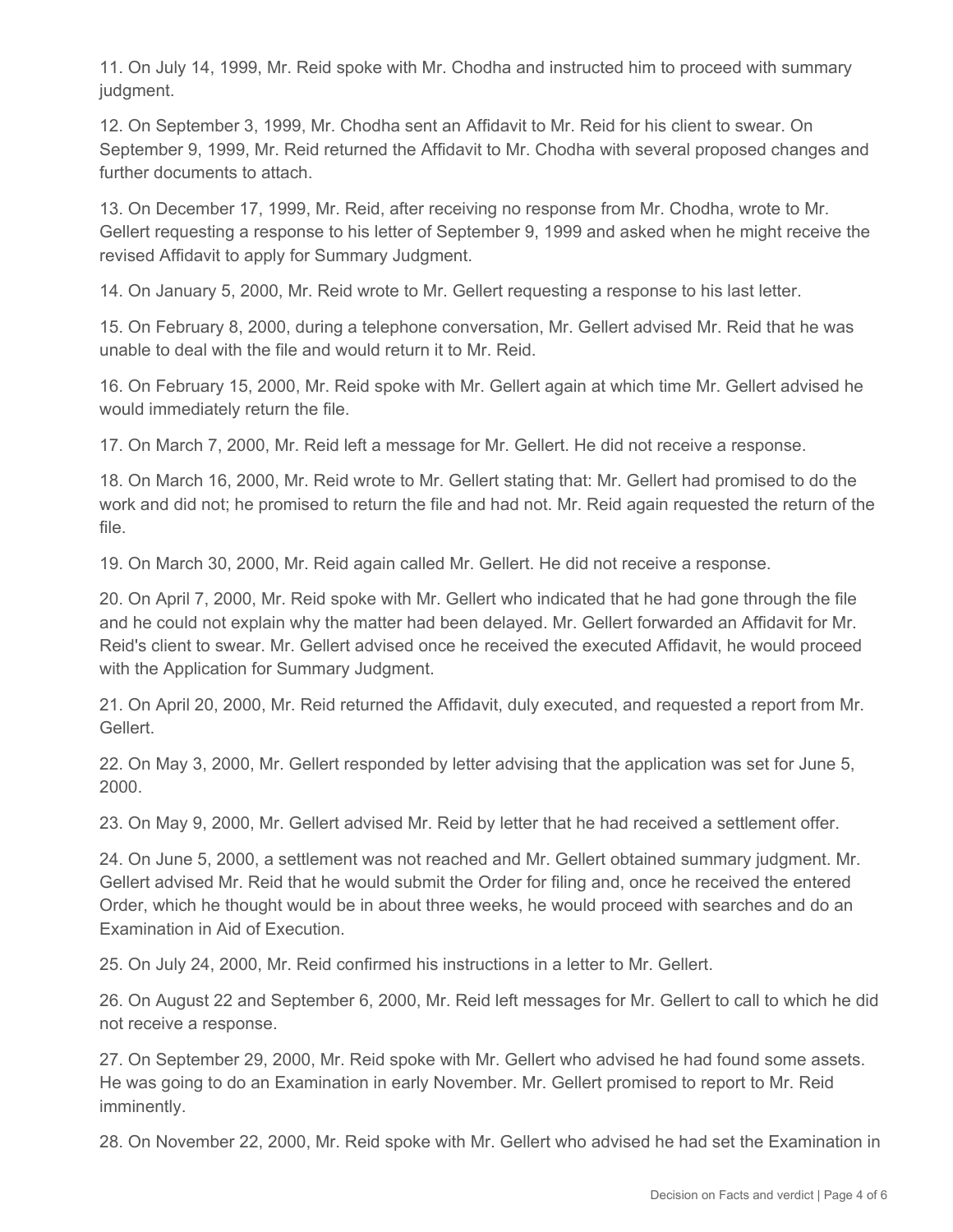Aid of Execution for December 4, 2000 and he would provide a report.

29. On January 10, 2001, Mr. Reid left a message for Mr. Gellert. He did not receive a response.

30. On January 26, 2001, Mr. Reid called Mr. Gellert who advised him the Debtor had not shown up for the Examination so he would get an order compelling him to appear. Mr. Gellert promised he would deal with this quickly.

31. On February 21, 2001, Mr. Reid wrote to Mr. Gellert requesting a report as promised.

32. On March 8, 2001, Mr. Reid spoke with Mr. Gellert who advised he would provide a report the following week without fail.

33. On March 21, 2001, Mr. Reid left a message for Mr. Gellert advising that there had been too many broken promises and again told him to send the file back.

34. On March 26, 2001, Mr. Reid wrote to Mr. Gellert requesting the return of the file as soon as possible.

35. On April 10, 2001, Mr. Reid spoke with Mr. Gellert who advised he was wrapping up the file and sending it back.

36. On April 11, May 9, May 23, June 6 and June 14, 2001, Mr. Reid wrote to Mr. Gellert requesting the return of the file.

37. On June 27, 2001, Mr. Reid spoke with Mr. Gellert who advised that Mr. Reid would have the file the following day.

38. On July 12, 2001, as the file had not been returned, Mr. Reid wrote a letter of complaint to the Law Society.

39. On July 25, 2001, Margaret Currie, Staff Lawyer in the Professional Conduct Department, wrote to Mr. Gellert requesting his response to Mr. Reid's complaint that raised allegations of delay, failure to respond, and failure to keep his client reasonably informed.

40. On August 14, 2001, Mr. Gellert wrote to Mr. Reid enclosing the file. Mr. Gellert explained that in preparing the transfer of the file, he noted the Order obtained June 5, 2000 had not been entered. He advised his office was currently in the process of entering it and would forward a copy as soon as it was available.

41. On August 16 and 31, 2001, Ms. Currie sent letters to Mr. Gellert requesting a response to the complaint.

42. On September 7, 2001, Mr. Gellert wrote the Law Society advising that all matters outstanding with Mr. Reid had been resolved with the exception of entering the Order obtained in the matter. Mr. Gellert advised that the Order had been submitted to the Registry and he anticipated obtaining the entered Order within the week.

43. On September 14, 2001, Ms. Currie wrote to Mr. Gellert and advised that his letter of September 7, 2001 did not respond to the specific allegations made by Mr. Reid and again requested his response.

44. On September 19, 2001, Mr. Reid advised the Law Society that, in mid-August, his office had received the client file from Mr. Gellert.

45. On October 1, 2001, having still received no response to Mr. Reid's complaint, Ms. Currie sent